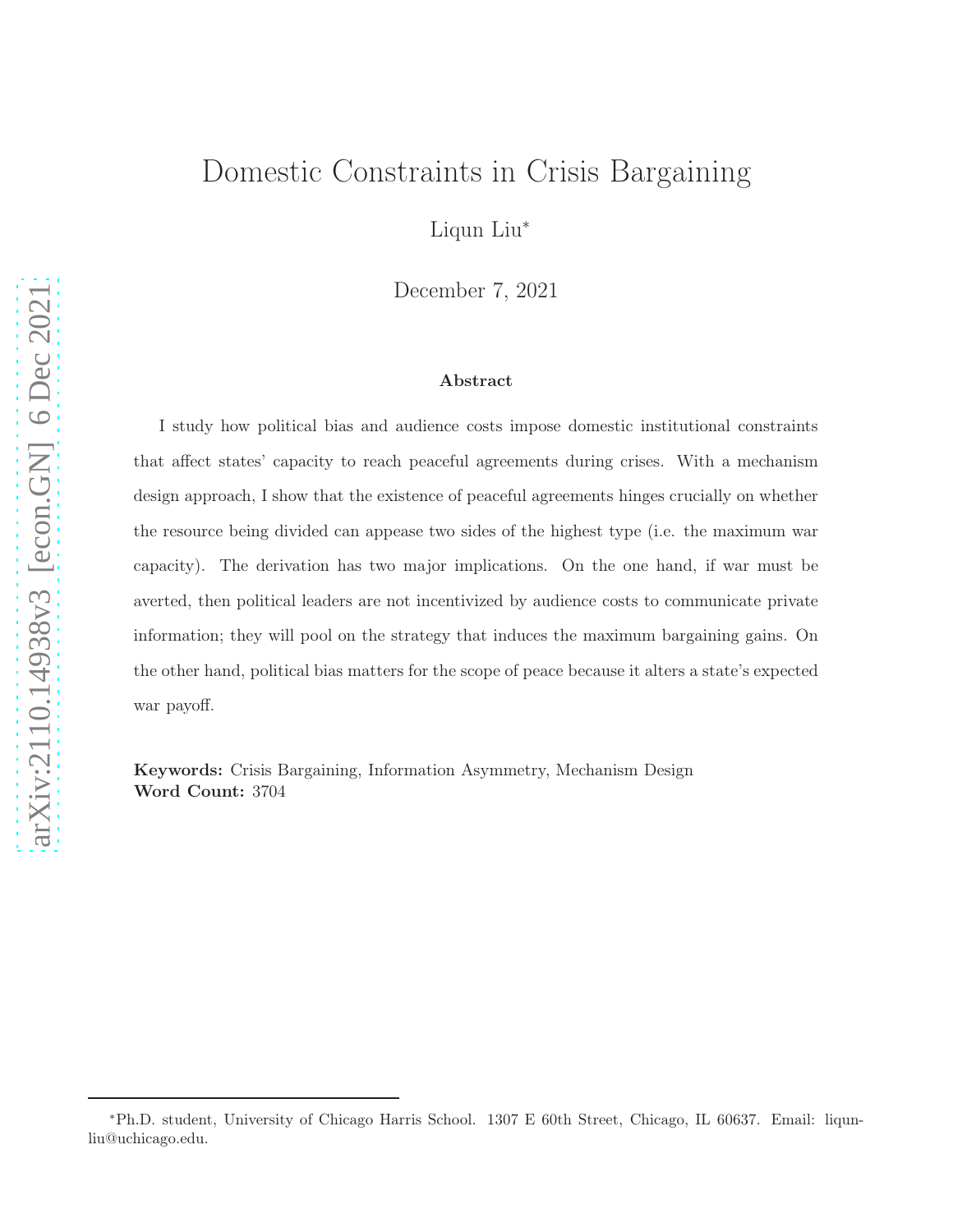## 1 Introduction

A near-consensus in the international relations literature is that information asymmetry could give rise to war when states engage in crisis bargaining [\(Blainey,](#page-13-0) [1988;](#page-13-0) [Fearon,](#page-13-1) [1995](#page-13-1)); and, mediation is valuable because it reduces the chances that states miscalculate in the face of this information asymmetry. An oft-cited example is Robert Gates's successful mediation of the 1990 Indo-Pakistani crisis in Kashmir. According to [Hagerty](#page-13-2) [\(1998](#page-13-2)), underlying the success are Gates's persuasive message to both sides that the war would be detrimental, and his promise to monitor and share information about states' compliance using American spy satellites.

But states rarely bargain in vacuum. More often than not, when leaders bargain on behalf of domestic constituencies, they have misaligned preferences for war and peace. The formal international relations literature has identified two sorts of domestic constraints that create such an agency issue. One constraint is called political bias [\(Bueno de Mesquita et al.](#page-13-3), [1999;](#page-13-3) [Jackson and Morelli](#page-13-4), [2007](#page-13-4)): during conflicts, leaders might gain/lose disproportionally relative to their fellow citizens. The other constraint is called *audience costs*: when the peril of war has been precluded, political leaders incur a penalty by domestic constituencies because they back down from crisis [\(Fearon](#page-13-5), [1994](#page-13-5); [Schultz](#page-14-0), [2001;](#page-14-0) [Tarar and Leventoglu](#page-14-1), [2013\)](#page-14-1). We ask: when these domestic constraints exist, how do they interact with information asymmetry and thereby determine the scope of peace in crisis bargaining?

My approach. I cast the question in the context of meditated crisis bargaining. I augment the canonical crisis bargaining games (see also [Banks](#page-13-6) [\(1990\)](#page-13-6) and [Fey and Ramsay](#page-13-7) [\(2011\)](#page-13-7)) with political bias and audience costs, and examine their equilibrium properties with the game-free approach. Following [Ashworth and Ramsay](#page-13-8) [\(2017\)](#page-13-8), I model political bias as a cost parameter that differentiates the war payoffs for leaders and citizens within a state; this approach captures the idea that people do not equally benefit or suffer from a conflict. I impose no restrictions on the functional form of audience costs. Given an arbitrary audience cost, we say a *peaceful mechanism* exists whenever there is a settlement preferable to the expected war outcomes for two sides. A crisis bargaining situation is peace-implausible whenever peaceful mechanisms do not exist for any audience cost; it is peace-plausible otherwise.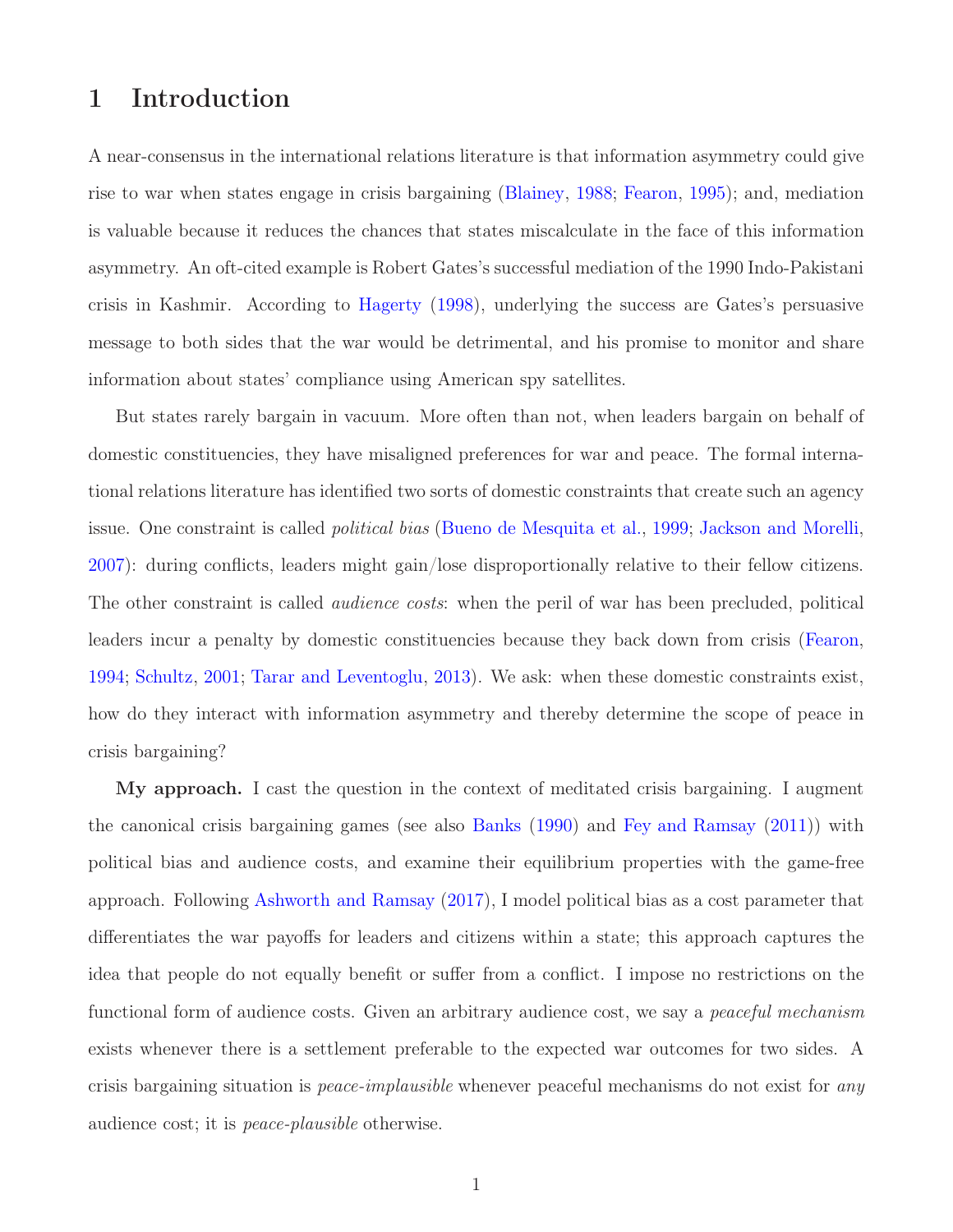This approach helps us identify the limits of peaceful resolution subject to domestic constraints. When peace is implausible, conflicts must happen with strictly positive probabilities regardless of how audience costs are chosen. But if peace is plausible, there might be ways to resolve the crisis peacefully. To illustrate why the approach establishes a "possibility" result, let us assume that a crisis is due to be mediated in the real world. In the most benign situation, a Gates-like powerful mediator might step in. She then proposes and commits to enforcing the settlement specified by the peaceful mechanism as an ultimatum to two sides; war ensues conditional on no deal. After some domestic processes, states might want to agree on the settlement, because they cannot ask for more by threatening to use force.

Main results. I show that the plausibility of peace hinges on a "weighted budget constraint": when the total size of resource being divided exceeds the sum of two highest-type states' expected war payoffs, peacefully resolving the crisis is possible.

From the characterization, one immediately recognizes that political bias matters for the scope of peace. The rationale is straightforward: war is states' alternative means to resolve crises other than signing a peaceful agreement. Since political bias describes how much each side may obtain by exercising the war option, it affects the plausibility of peaceful resolution.

Perhaps surprisingly, audience costs do not show up in the characterization. Indeed, the result comes from the delicate interaction between peace plausibility and audience costs: from any peaceful mechanism, political leaders must receive payoffs net of audience costs constant across private types. To see why, let's take for granted a powerful mediator who is determined to preclude war possibilities. Per earlier discussions, she is able to implement any peaceful settlement whenever there is one. Now we ask: might the leader of a given state gain/lose by saying different things to the mediator? No – if the mediator's goal is to preclude war possibilities, then she cannot penalize leaders by letting them fight for whatever they say. This means that leaders of all types would pool by communicating in a way that induces the highest net payoff from peace, which is lower-bounded by what a strongest type would expect from conflicts (where political bias matters).

The characterization of peace plausibility does not mean that audience costs are unimportant; instead, knowing whether peace is plausible allows us to further explore the right kind of audience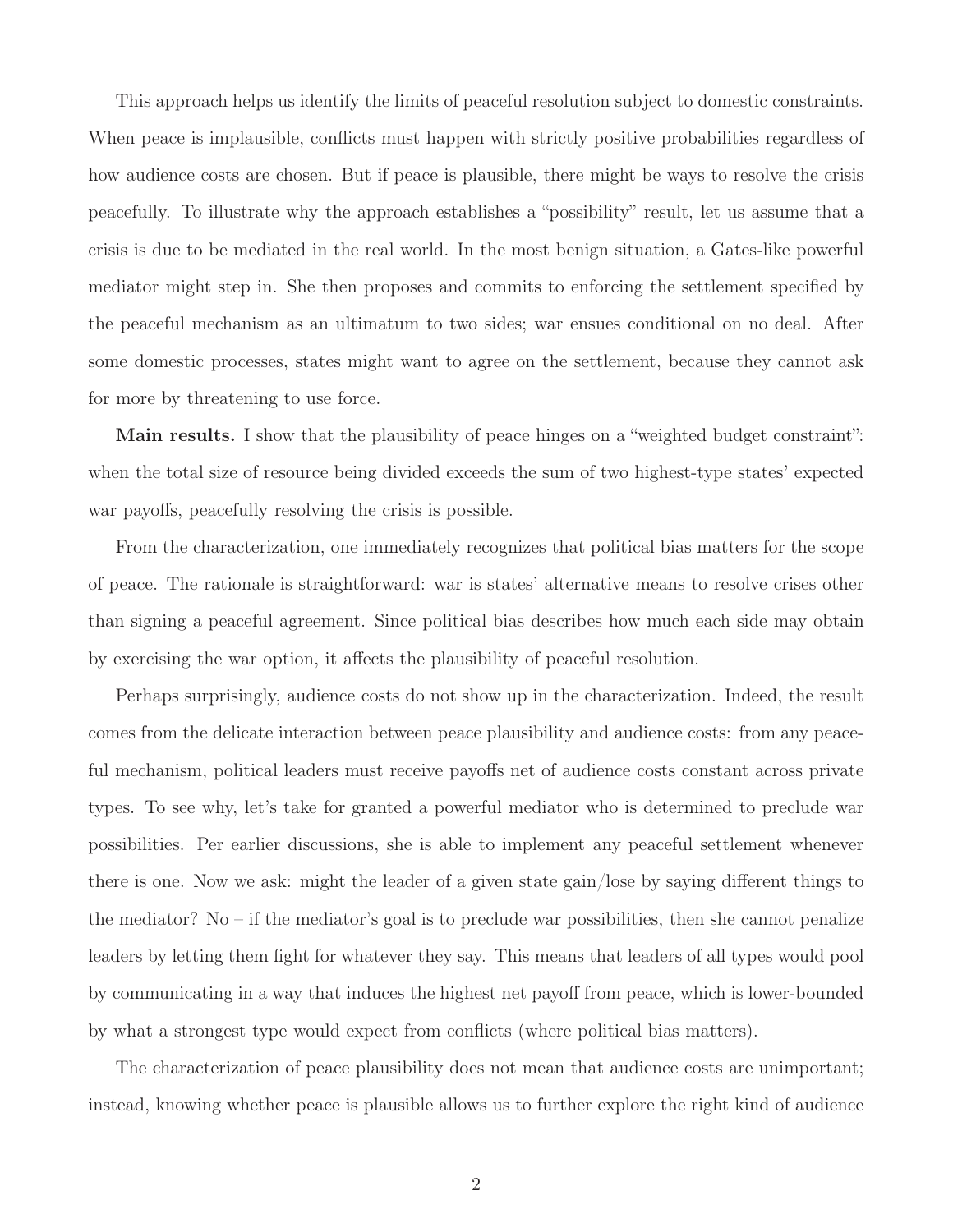costs across different contexts in crisis bargaining situations. In mediation, characterizing peace plausibility helps us identify institutional constraints that would fundamentally limit states' capacities to resolve the crisis peacefully. If peace is indeed plausible, then a powerful mediator who wants to end crises might achieve her goal by encouraging states to design audience costs appropriately. When averting war is not a must, audience costs are again incredibly useful institutional arrangements to discipline political leaders' behaviors. From this perspective, this paper is complementary to [Ashworth and Ramsay](#page-13-8) [\(2017\)](#page-13-8). They analyze the optimal domestic constraint design during crises from the standpoint of a state, while I study the possibility of peaceful resolution when domestic constraints are real concerns.

Methodologically, this paper relates to the mechanism design approach to war. Along this line, [Banks](#page-13-6) [\(1990](#page-13-6)) first recognizes the necessity of an "institution-free" analysis for IR models. [Fey and Ramsay](#page-13-9) [\(2009](#page-13-9), [2011\)](#page-13-7) study the possibility of peaceful resolution. [Hörner et al.](#page-13-10) [\(2015\)](#page-13-10) point out that if a mediator communicates to two sides cleverly, sometimes mediation could achieve the same resolution outcome (not necessarily peaceful) with arbitration. [Fey and Kenkel](#page-13-11) [\(2021\)](#page-13-11) show that the ultimatum game is a robust protocol in studying crisis bargaining situations. [Kenkel and Schram](#page-14-2) [\(2021](#page-14-2)) reexamine received wisdom by adding low-level costly actions to the canonical models. This paper studies the limits of peaceful resolution subject to domestic constraints; it also generalizes a set of results in the existing literature, such as the weak monotonicity results between resolve and war propensity [\(Banks](#page-13-6), [1990\)](#page-13-6) and the characterization of peaceful mechanisms [\(Fey and Ramsay](#page-13-9), [2009,](#page-13-9) [2011\)](#page-13-7).

### 2 Model

There are two states disputing over a unit size of resource. Each state has a population normalized to 1 with share  $\gamma_i$  being leaders and share  $1 - \gamma_i$  being citizens. Leaders bargain in the shadow domestic constraints. At the outset, there is a mediator whose objective is to preclude war.

Mediated crisis bargaining. Leaders engage in a crisis bargaining game, whose final outcome is either a peaceful settlement or a war. The game has the standard structure of information un-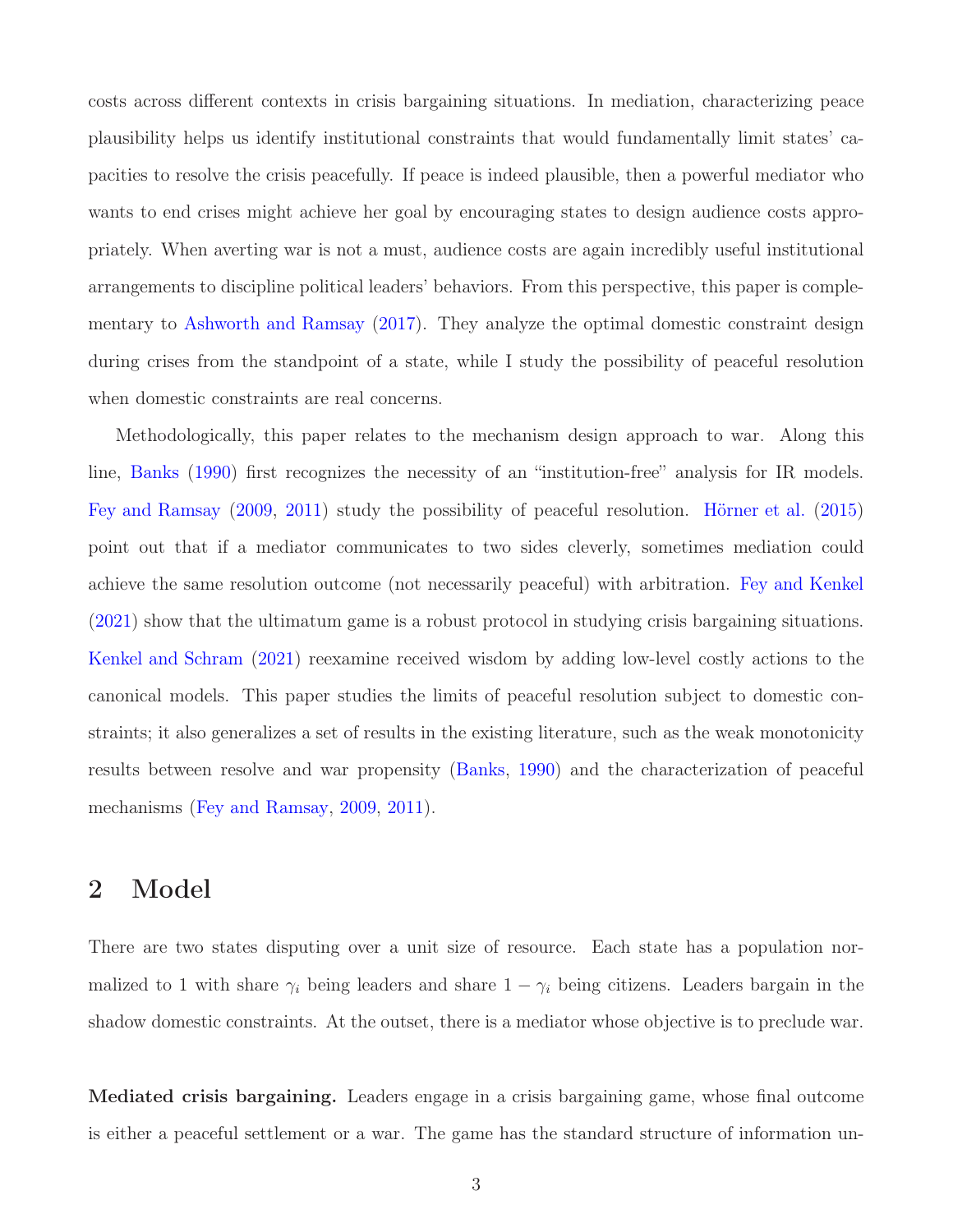certainty about resolve<sup>1</sup>; resolve affects states' war payoff but not their preferences for settlements. Let the type space be  $\Theta = \Theta_1 \times \Theta_2$  where  $\Theta_i$  is an interval  $[\underline{\theta}_i, \overline{\theta}_i]$ . A typical element within  $\Theta$ is  $\theta = (\theta_1, \theta_2)$ , in which  $\theta_1$  and  $\theta_2$  are independently distributed. Each state knows its own type  $\theta_i$ , but treats state-j's type as a random variable with cumulative distribution function  $F_j(\theta_j)$  and strictly positive density.

The crisis bargaining outcome is a tuple  $(\pi, x)$  specifying war probability  $\pi \in [0, 1]$  and peaceful division  $x = (x_1, x_2) \in \Delta^2 = \{(x_1, x_2) : x_1 + x_2 \leq 1, x_1, x_2 \in \mathbb{R}_+\}$ . War is a costly lottery with each side endowed with winning probability  $p = (p_1, p_2)$  which sums to one. Leaders also suffer from war costs  $c = (c_1, c_2)$  adjusted by their political biases. The winner takes all the resources.

θ determines state-i leader's war payoff wi(θ), which is strictly increasing and differentiable in its argument  $\theta_i$ . According to [Fey and Ramsay](#page-13-7) [\(2011](#page-13-7)), the resolve  $\theta_i$  may be the (one-sided) fighting costs  $w_i(\theta) = w_i(-c_i)$  where  $c_i \sim F_i(c_i)$  and  $w_i$  is increasing in  $-c_i$ ; it may also be the (two-sided) relative strength in fight  $w_i(p_i(\theta)) = w_i(p_i(\theta_i, \theta_j))$  where  $p_i$  is increasing in  $\theta_i$  but decreasing in  $\theta_j$ , and  $w_i$  is increasing in  $p_i$ .

Denote leaders' strategy set abstractly as  $S = S_1 \times S_2$ . S itself is enormously large, but it contains a small subset  $\Theta = \Theta_1 \times \Theta_2$  which coincides with leaders' type space. The class of game form known as the *direct mechanism* restricts each leader's strategy to reporting some type  $\tilde{\theta}_i \in \Theta_i$ ; it assigns war probability  $\pi(\tilde{\theta})$  and peaceful settlement  $x(\tilde{\theta}) = (x_1(\tilde{\theta}), x_2(\tilde{\theta}))$  for a typical report profile  $\tilde{\theta} \in \Theta$ . Formally, we represent the direct mechanism as a "menu"  $\Sigma : \tilde{\theta} \to (\pi(\tilde{\theta}), x(\tilde{\theta}))$ . It is incentive compatible (IC) if leaders of all types are willing to report truthfully (i.e.  $\tilde{\theta}_i = \theta_i$ ). By the powerful revelation principle [\(Myerson](#page-14-3), [1979](#page-14-3); [Fey and Ramsay,](#page-13-7) [2011\)](#page-13-7), if our goal is to study the peace possibility, then restricting attention to the class of incentive compatible direct mechanisms  $\Sigma$  entails no loss.

At this point, the common game-theoretic approach would be positing an exact game form so that we may analyze its equilibrium outcome. The following game form  $\Gamma$  is an example:

- 1. The mediator offers and commits to a "menu"  $\Sigma$  to the leaders of two states-in-conflict.
- 2. Each leader sends a report  $\tilde{\theta}_i$  to the mediator.

<sup>&</sup>lt;sup>1</sup>See [Ramsay](#page-14-4)  $(2017)$  $(2017)$  for a review.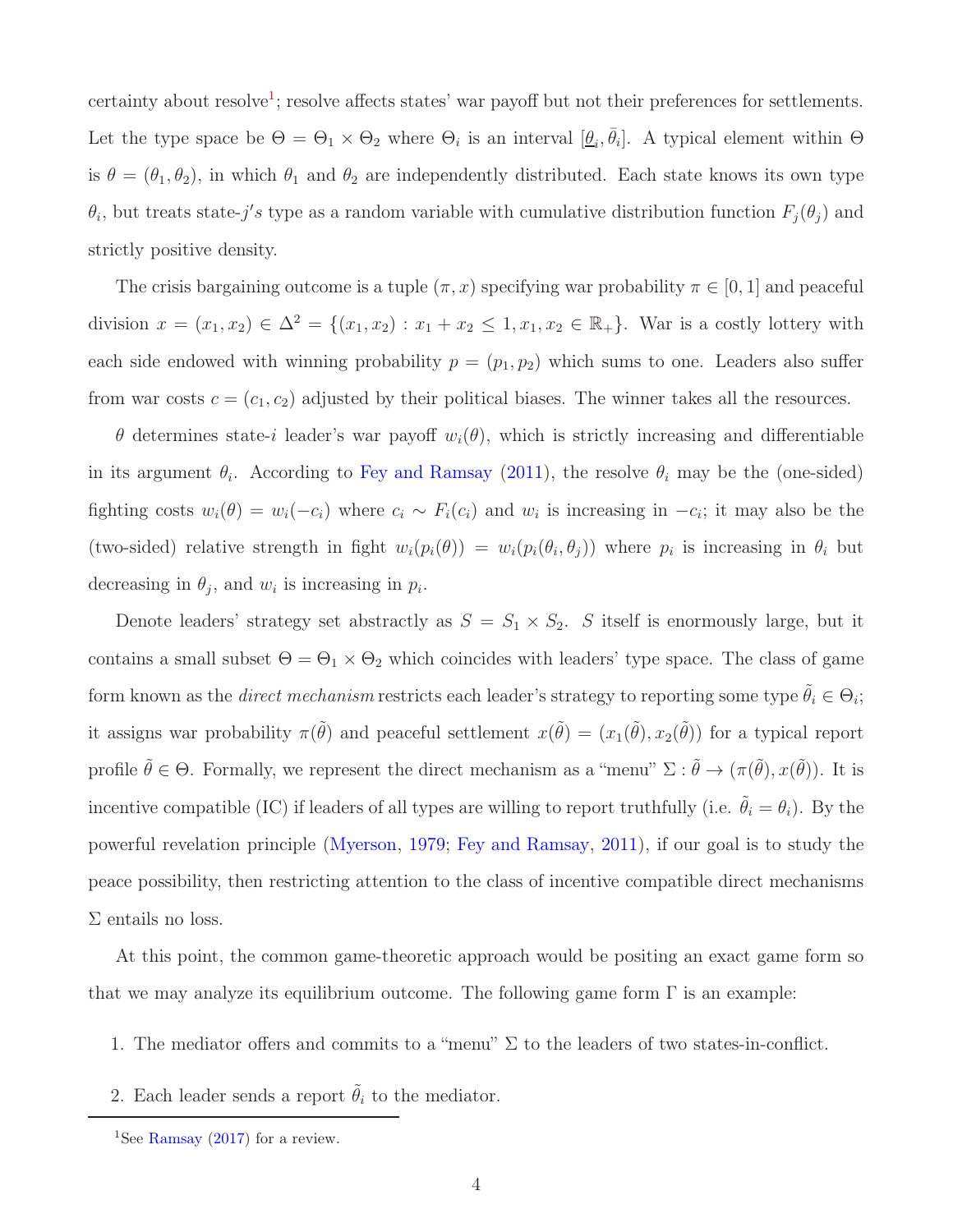3. The outcome  $(\pi(\tilde{\theta}), x(\tilde{\theta}))$  realizes according to the menu.

If  $\Sigma$  is incentive compatible, then we should expect  $(\pi(\theta), x(\theta))$  to emerge as an equilibrium outcome.

Per the revelation principle, there is a deep connection between the game form  $\Gamma$  and the equilibrium outcome of any crisis bargaining game. Precisely, the equilibrium outcome of an arbitrary crisis bargaining game takes the form  $(\pi(\theta), x(\theta))$ ; a powerful mediator may implement this outcome according to  $\Gamma$  by offering an incentive compatible menu  $\Sigma : \tilde{\theta} \to (\pi(\tilde{\theta}), x(\tilde{\theta}))$  to two sides. This alludes the existence of an incentive compatible and peaceful menu  $\Sigma$  as the limits of peaceful resolution: if no incentive compatible menu  $\Sigma$  averts war surely, then no crisis bargaining outcome can be peaceful.

Modeling domestic constraints. No matter whether the crisis ends up in war or peace, leaders might receive a payoff different from citizens'. I consider two sorts of domestic constraints, audience costs and political bias.

Audience costs. Formal literature [\(Fearon](#page-13-5), [1994;](#page-13-5) [Schultz](#page-14-0), [2001;](#page-14-0) [Tarar and Leventoglu](#page-14-1), [2013;](#page-14-1) Ashworth and Ram [2017](#page-13-8)) considers audience costs as leaders' electoral costs if they initiate crises but end up backing down. Along this line, we may view audience costs as the part of payoff that are privately "valued" by political leaders; they give rise to agency issues conditional on peaceful settlements.

The most standard and intuitive approach to capture this idea is as follows: the leader pays an electoral cost  $(a_i < 0)$  or obtains an electoral benefit  $(a_i > 0)$  depending on the deal  $x_i$  she/he has struck from the bargaining table  $(x_i$  includes the status quo). Since  $x_i$  is commonly valued by the leader and citizens, we may write their respective payoffs from the peaceful settlement as  $v_i = x_i - a_i$  and  $x_i$  (or  $v_i(\theta)$  and  $x_i(\theta)$ , if we want to emphasize the dependence on the private information  $\theta$ ).

There is a mathematically equivalent view of audience costs that is easier to work with for this paper's purpose: we consider audience costs as mappings from each peaceful settlement  $x_i$  to the payoff differential  $a_i$  between leaders and citizens. To see the equivalence, fix the audience costs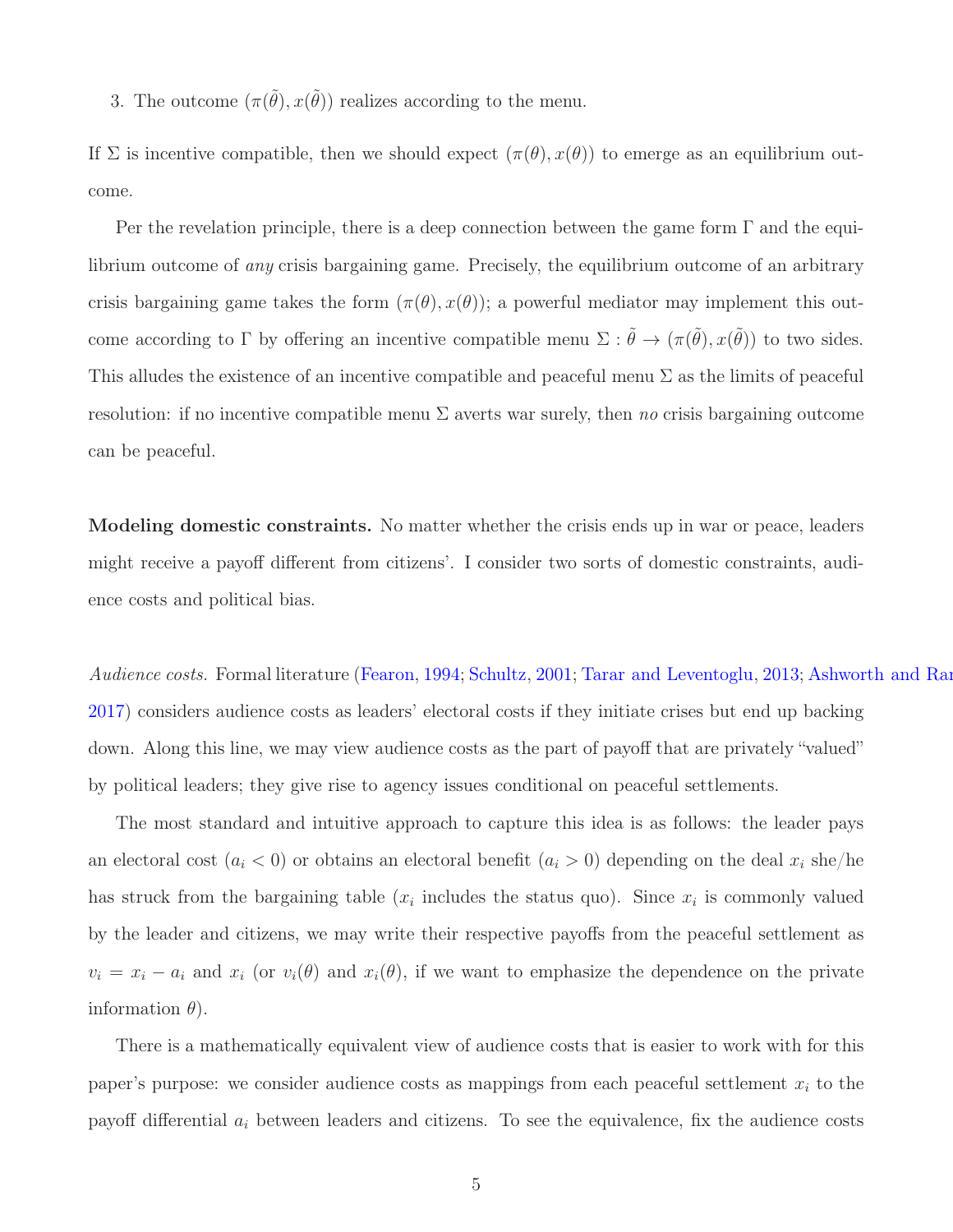and a settlement  $x_i$  from the bargaining table. Conditional on this settlement, a typical citizen simply gets  $x_i$ ; the leader obtains a net payoff  $v_i \neq x_i$  because audience costs are a real thing. From an outsider's perspective, she may recover the audience cost  $a_i$  whenever knowing  $v_i$  and  $x_i$ (by computing the difference). This view accommodates all plausible functional forms of  $v_i$  (and therefore  $a_i$ ), so it entails no loss of generality. Thus, I operationalize this view of audience costs and consider the pair of payoffs  $v_i(\theta)$  and  $x_i(\theta)$  as model primitives.

Political bias. Political bias is the war payoff discrepancy between leaders and citizens [\(Jackson and Morelli](#page-13-4), [2007](#page-13-4); [Bueno de Mesquita et al.](#page-13-3), [1999](#page-13-3); [Ashworth and Ramsay](#page-13-8), [2017](#page-13-8)). The easiest way to capture this idea is introducing a cost parameter  $\lambda_i$  (as in [Ashworth and Ramsay](#page-13-8) [\(2017\)](#page-13-8)): if a typical state-i citizen pays a war cost  $c_i$ , then the leader pays  $\lambda_i c_i$  where  $\lambda_i > 0$ . The cost parameter  $\lambda_i$ may also represent other agency issues during wartime. For example, political elites might avoid serving military, or suffer financially in a different way than grassroots due to war. The war payoff in state *i* would be  $w_i = p_i - \lambda_i c_i$  for its leader and  $w_i^c = p_i - c_i$  for each citizen.

Participation constraints. Given the anarchic structure of the international system, states may back out from any signed peaceful agreement; they are willing to stay in the agreement only if doing so brings a higher expected payoff than war. The "voluntary participation constraints" reflect the concern of [Waltz](#page-14-5) [\(2001\)](#page-14-5), who suggests that "sovereign states with no system of law enforceable among them, with each state judging its grievances and ambitions according to the dictates of its own reason or desire". In the IR context, the suitable participation constraint is the "interim individual rationality" [\(Banks,](#page-13-6) [1990;](#page-13-6) [Fey and Ramsay](#page-13-7), [2011\)](#page-13-7). It says that stakeholders must find the assigned peaceful settlement weakly preferable to the expected war payoff.

I consider the participation constraints for the leader and citizens respectively. Notably, considering citizens' participation constraints reflects the view that each of the domestic groups has a say in signing a bilateral peaceful settlement. Removing this constraint amounts to saying that citizens do not matter in the domestic redistribution of gains or losses out of the crisis bargaining. Were this true, the agency issue created by audience costs and political bias is gone – after all,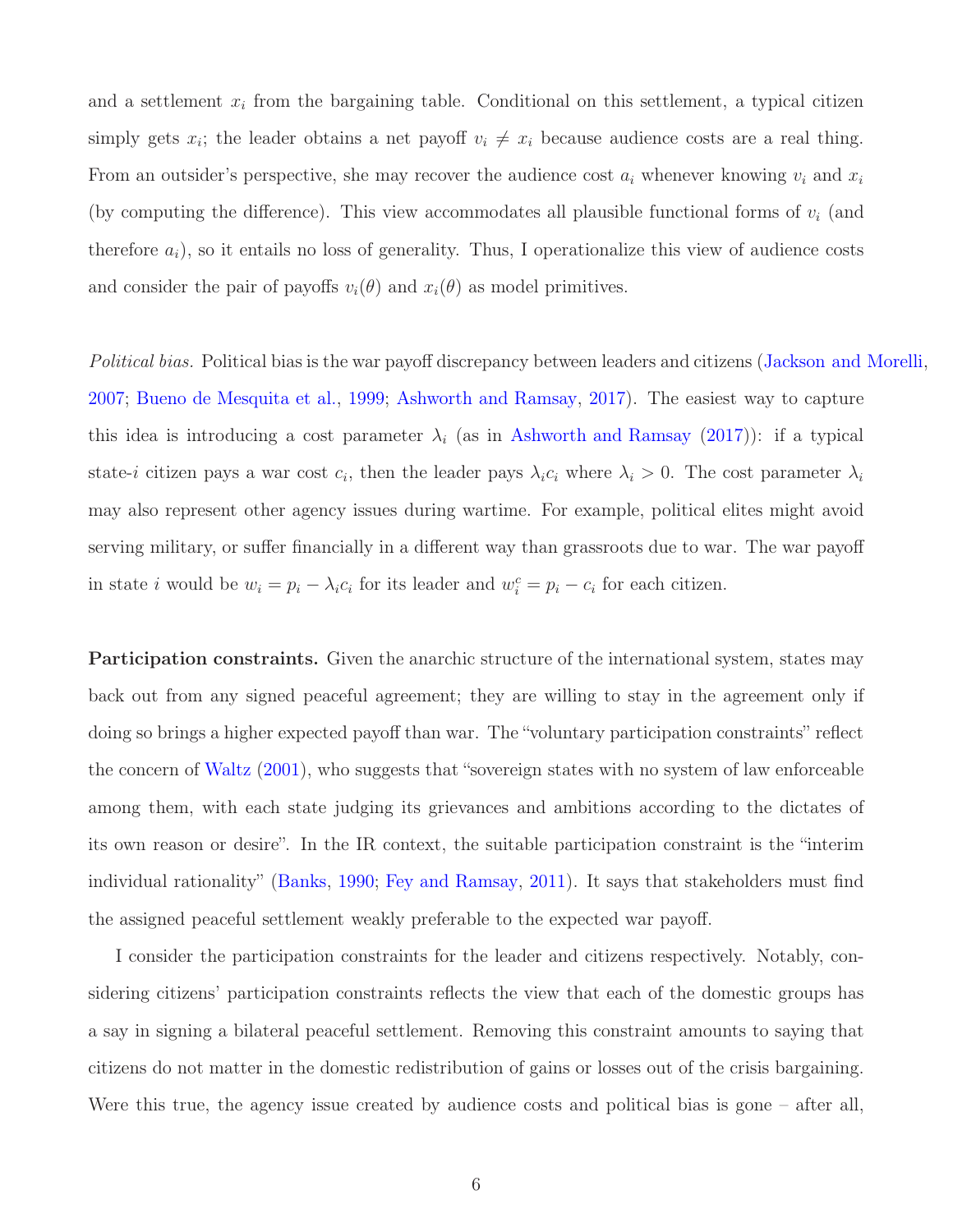only the leaders' preferences matter. Of course, there are situations in which leaders have absolute authority or no autonomy in crisis negotiations. My setup accommodates these issues by setting  $\gamma$ close to 1 and 0 respectively, interpreting  $\gamma$  as leaders' weights in the domestic political processes.

Now denote stakeholders' the expected (interim) war/peace payoff as

(War) 
$$
W_i(\theta_i) = \int_{\underline{\theta}_j}^{\overline{\theta}_j} w_i(\theta_i, \theta_j) dF_j(\theta_j), \quad W_i^c(\theta_i) = \int_{\underline{\theta}_j}^{\overline{\theta}_j} w_i^c(\theta_i, \theta_j) dF_j(\theta_j),
$$
  
(Peace) 
$$
V_i(\theta_i) = \int_{\underline{\theta}_j}^{\overline{\theta}_j} v_i(\theta_i, \theta_j) dF_j(\theta_j), \quad X_i(\theta_i) = \int_{\underline{\theta}_j}^{\overline{\theta}_j} x_i(\theta_i, \theta_j) dF_j(\theta_j),
$$

Following [Banks](#page-13-6) [\(1990\)](#page-13-6), I define leaders and citizens' interim participation constraints as follows: for each  $\theta_i \in [\underline{\theta}_i, \overline{\theta}_i]$ 

$$
\text{(Leader)} \qquad W_i(\theta_i) \le V_i(\theta_i) \tag{1}
$$

$$
(Citizens) \t W_i^c(\theta_i) \le X_i(\theta_i) \t (2)
$$

The participation constraint is more than an artifact of the game-free analysis. We may concretely think of its role in the standard crisis bargaining game by augmenting  $\Gamma$  with a stage of domestic political processes. Let a mediator commit to offering a peaceful menu  $\Sigma$  ( $\pi \equiv 0$ ) to leaders at the bargaining table. If both leaders accept the menu, they send a type report  $\hat{\theta}$  to the mediator and bring back the plan of settlement  $x_i(\hat{\theta})$  for ratification. If citizens in both states ratify the settlement, then peace realizes. War ensues whenever either the leader or citizens of any state rejects the menu.

**Payoff structure.** Each player is risk-neutral. Let  $u_i, u_i^c$  stand for the ex post utility of the leader and a typical citizen in state i. Since any bargaining outcome is completely pinned down by the war probability and peace payoffs, these utilities can be represented as the average payoffs of war  $(w_i, w_i^c)$  and peace  $(v_i, x_i)$  weighted by the war probability  $\pi$ . To emphasize their dependence on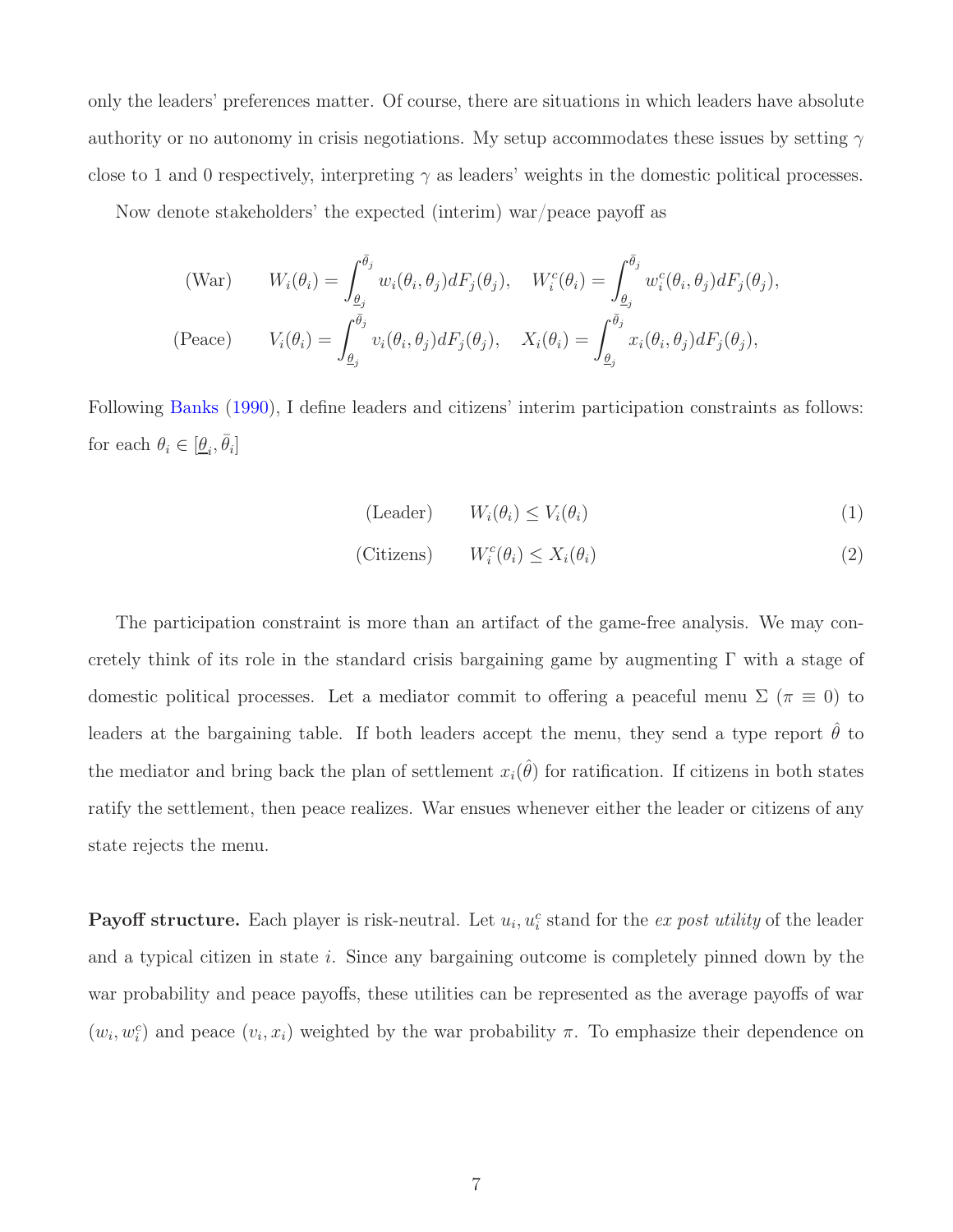the type realization  $\theta \in \Theta$ , we write

$$
u_i(\theta) = \pi(\theta)w_i(\theta) + (1 - \pi(\theta))v_i(\theta)
$$
  

$$
u_i^c(\theta) = \pi(\theta)w_i^c(\theta) + (1 - \pi(\theta))x_i(\theta)
$$

Let  $U_i(\tilde{\theta}_i|\theta_i)$  denote type- $\theta_i$  leader's expected (interim) utility if she reports  $\tilde{\theta}_i$  in the mechanism,

$$
U_i(\tilde{\theta}_i|\theta_i) = \int_{\underline{\theta}_j}^{\bar{\theta}_j} u_i(\tilde{\theta}_i, \theta_j) dF_j(\theta_j) = \int_{\underline{\theta}_j}^{\bar{\theta}_j} [\pi(\tilde{\theta}_i, \theta) w_i(\theta_i, \theta_j) + (1 - \pi(\tilde{\theta}_i, \theta_j)) v_i(\tilde{\theta}_i, \theta_j)] dF_j(\theta_j)
$$

and denote her utility from truthfully reporting as  $U_i(\theta_i) := U_i(\theta_i|\theta_i)$ .

Budget balancedness. I also rule out the uninteresting possibility that the mediator may subsi-dize peace. As [Fey and Ramsay](#page-13-7) [\(2011\)](#page-13-7) suggest: peace is always possible in a trivial sense whenever a mediator is willing to make sufficiently large subsidies to appease both states. This sort of subsidies could be too large to be politically feasible.

### 3 Analysis

Characterization. By the revelation principle, we might without loss of generality focus on the existence of an incentive-compatible and peaceful menu  $\Sigma$  :  $\theta \to (\pi(\theta), x(\theta))$  that satisfies the participation constraints and budget balancedness.  $\Sigma$  is peaceful if  $\pi(\theta) \equiv 0$  for all  $\theta = (\theta_1, \theta_2)$  up to a measure-zero set. It is incentive-compatible if no leader at the bargaining table might gain by misreporting her/his private information  $\theta_i$ .

We present two results about incentive compatibility. The proof follows the standard mechanism design technique and is deferred to the Appendix.

<span id="page-8-0"></span>**Lemma 1.** Leaders' equilibrium war propensity  $E_{\Theta_j}[\pi(\theta_i, \theta_j)]$  is increasing in  $\theta_i$  if  $w_j(\theta_i, \theta_j)$  can be written as  $w_j(\theta_i, \theta_j) = h(\theta_i) - g(\theta_j)$  where h, g are strictly increasing functions.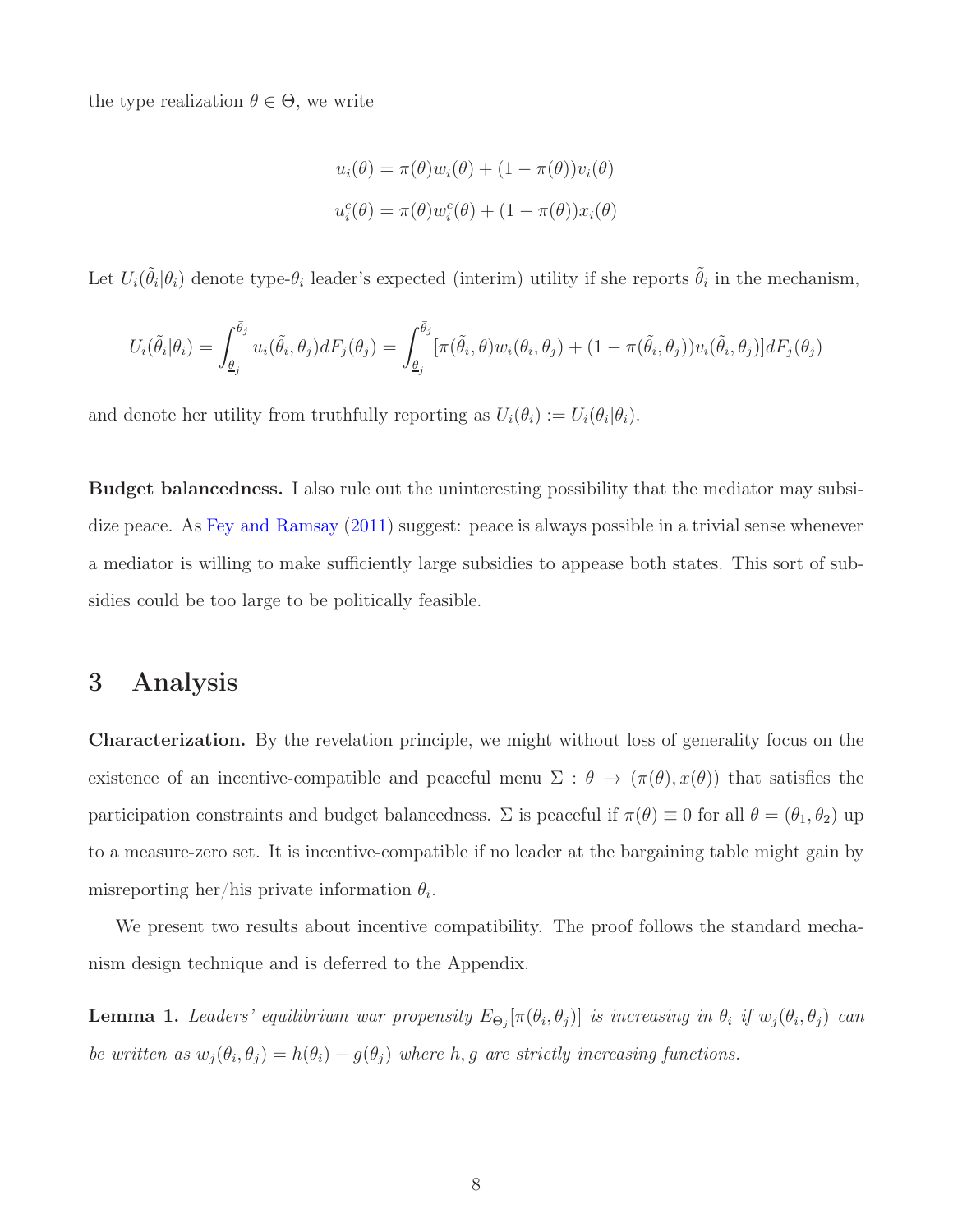<span id="page-9-2"></span>**Lemma 2.**  $\Sigma$  is incentive compatible if and only if

<span id="page-9-1"></span><span id="page-9-0"></span>
$$
U_i(\theta_i) - U_i(\underline{\theta}_i) = \int_{\underline{\theta}_i}^{\theta_i} \int_{\underline{\theta}_j}^{\bar{\theta}_j} \pi(t, \theta_j) \frac{\partial w_i(t, \theta_j)}{\partial t} dF_j(\theta_j) dt,
$$
\n(3)

$$
\int_{\underline{\theta}_j}^{\bar{\theta}_j} \pi(t,\theta_j) \frac{\partial w_i(t,\theta_j)}{\partial t} dF_j(\theta_j) \text{ is weakly increasing in } t. \tag{4}
$$

The lemmas jointly extend the monotonicity results of [Banks](#page-13-6) [\(1990\)](#page-13-6) to a setting in which domestic constraints exist. It encapsulates the risk-return tradeoff in crisis bargaining games: stronger leaders are more aggressive in initiating conflict (Lemma [1,](#page-8-0) Condition [4\)](#page-9-0), and obtain higher equilibrium payoffs (Condition [3\)](#page-9-1). The underlying rationale comes from stronger leaders' ability to misrepresent private information: they can always mimic the behaviors of lower types on the bargaining table; as the better fighters, they cannot fare worse whenever conflicts happen.

While audience costs do not explicitly enter leaders' equilibrium payoffs  $U_i$ , the prima facie interpretation that audience costs are payoff-irrelevant is wrong. Audience costs matter because they enter leaders' payoff  $v_i$  in the absence of war;  $v_i$  in turn impacts leaders' utility  $U_i$ . To correctly interpret the role of audience costs, we focus on its incentive effect in the class of peaceful mechanisms; there, "peaceful" requires the war assignment function  $\pi(\theta) \equiv 0$  for all  $\theta$ . Plugging in  $\pi(\theta) \equiv 0$  to Conditions [3-](#page-9-1)[4,](#page-9-0) we see that leaders receive constant payoffs labeled as  $\bar{V}_i$  across types during peaceful mechanisms; they do not gain by misrepresenting private information. Exactly because from peaceful mechanisms, leaders' payoffs remain invariant to their private information for arbitrary audience costs design,

#### Result 1. Audience costs are irrelevant for incentivizing peaceful settlements.

By Lemma [2](#page-9-2) and the peace requirement  $\pi \equiv 0$ , I rewrite the participation constraints. At the bargaining table, each leader understands that she/he expects a constant payoff  $\bar{V}_i$  by settling down and  $W_i(\theta_i)$  by fighting. In a peaceful mechanism,  $\bar{V}_i$  is lower-bounded by the highest type's expected war payoff  $W_i(\bar{\theta}_i)$ ; otherwise, the highest types prefer to fight. Hence leaders' participation constraints must satisfy the following inequality:

$$
(\text{Leader}) \qquad W_i(\bar{\theta}_i) \le \bar{V}_i \quad \forall \theta_i \in [\theta_i, \bar{\theta}_i]
$$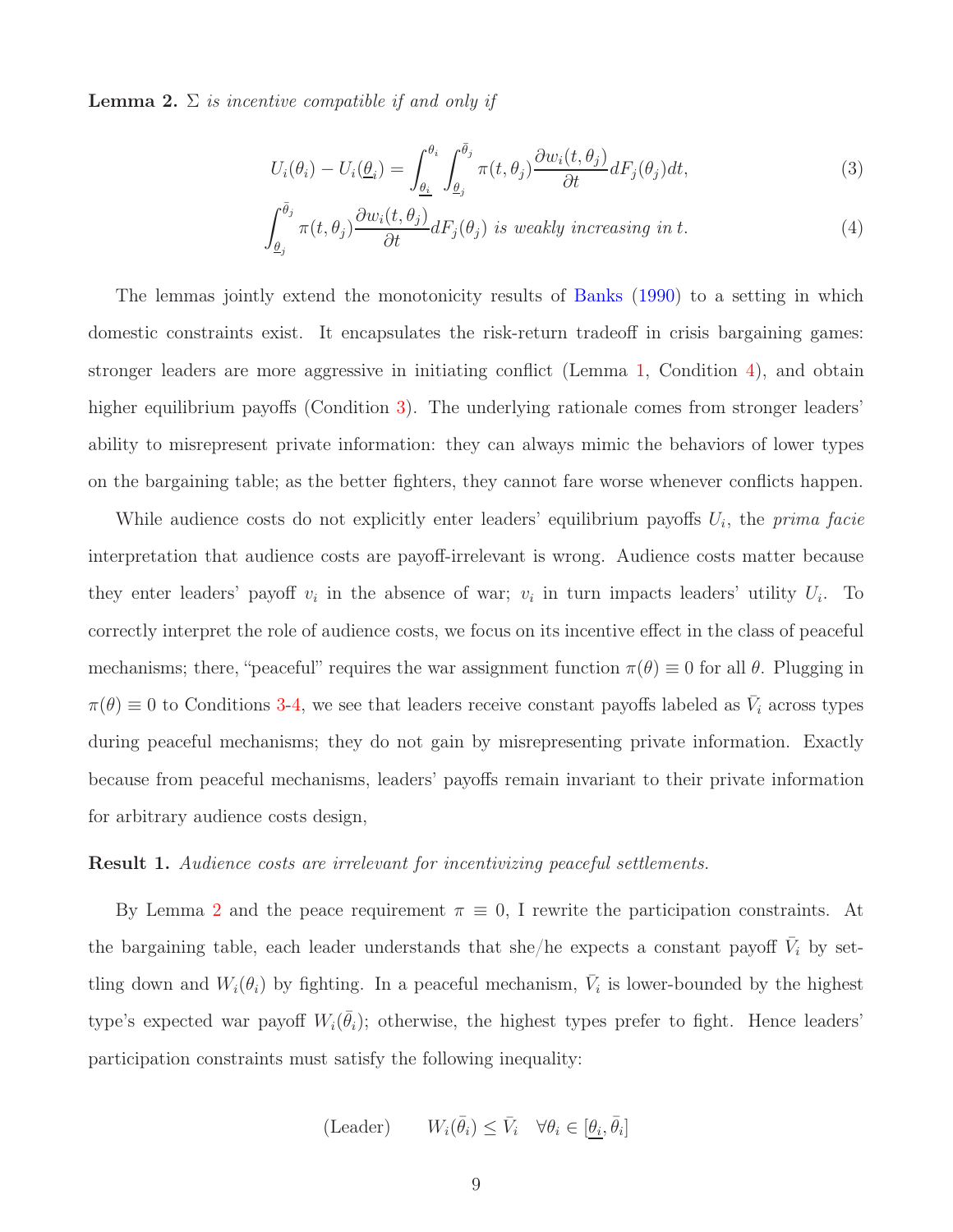Similarly, rewriting citizens' participation constraints as follows:

$$
\text{(Citizens)} \qquad W_i^c(\theta_i) \le X_i(\theta_i) \quad \forall \theta_i \in [\underline{\theta_i}, \overline{\theta}_i]
$$

Turn to the budget-balancedness requirement and fix the realization  $\theta_i$ . At this interim stage, the leader and citizens of state i cannot accept a settlement inducing a pair of payoffs worse than  $\bar{V}_i$ and  $X_i(\theta_i)$ . In total, appeasing state i costs at least

$$
R_i(\theta_i) = \gamma_i \bar{V}_i + (1 - \gamma_i) X_i(\theta_i)
$$

for each  $\theta_i$ . When a mediator designs the menu  $\Sigma$ , she/he must prepare for the worst situation i.e. two strongest leaders meet at the bargaining table. This is the moment when the price of peace is maximal  $(R_i(\bar{\theta}_i))$ . To preclude war possibility, the budget balancedness requires  $\sum_i R_i(\bar{\theta}_i) \leq 1$ . It together with the participation constraints gives us the peace-plausibility condition:

(Peace-plausibility condition) 
$$
\sum_{i} \gamma_i W_i(\bar{\theta}_i) + (1 - \gamma_i) W_i^c(\bar{\theta}_i) \le 1
$$
 (5)

<span id="page-10-0"></span>Result 2. A peaceful mechanism exists if and only if the peace-plausibility condition holds. In this case, there exists a pair of audience costs that guarantees the existence of a peaceful settlement.

The peace-plausibility condition should come at no surprise: in vein of [Fey and Ramsay](#page-13-7) [\(2011\)](#page-13-7), it technically says that peace is possible when the total size of resource being divided is large enough to satisfy two states. But only political bias enters this condition, audience costs do not.

To understand this asymmetry, recall the channels that political bias and audience costs affect leaders' war-peace decisions. Political bias matters because it affects the expected war payoff of highest types; if they cannot be pacified, war must happen with strictly positive possibilities. Audience costs matter to the extent that leaders' peace payoff  $\bar{V}_i$  is pinned down, which is lowerbounded by what a highest-type leader could obtain in war. To gain more intuitions, we may view political bias as prescribing the minimal size of pie that a state would demand to refrain from using force; audience costs describe how a state may redistribute the pie between the groups of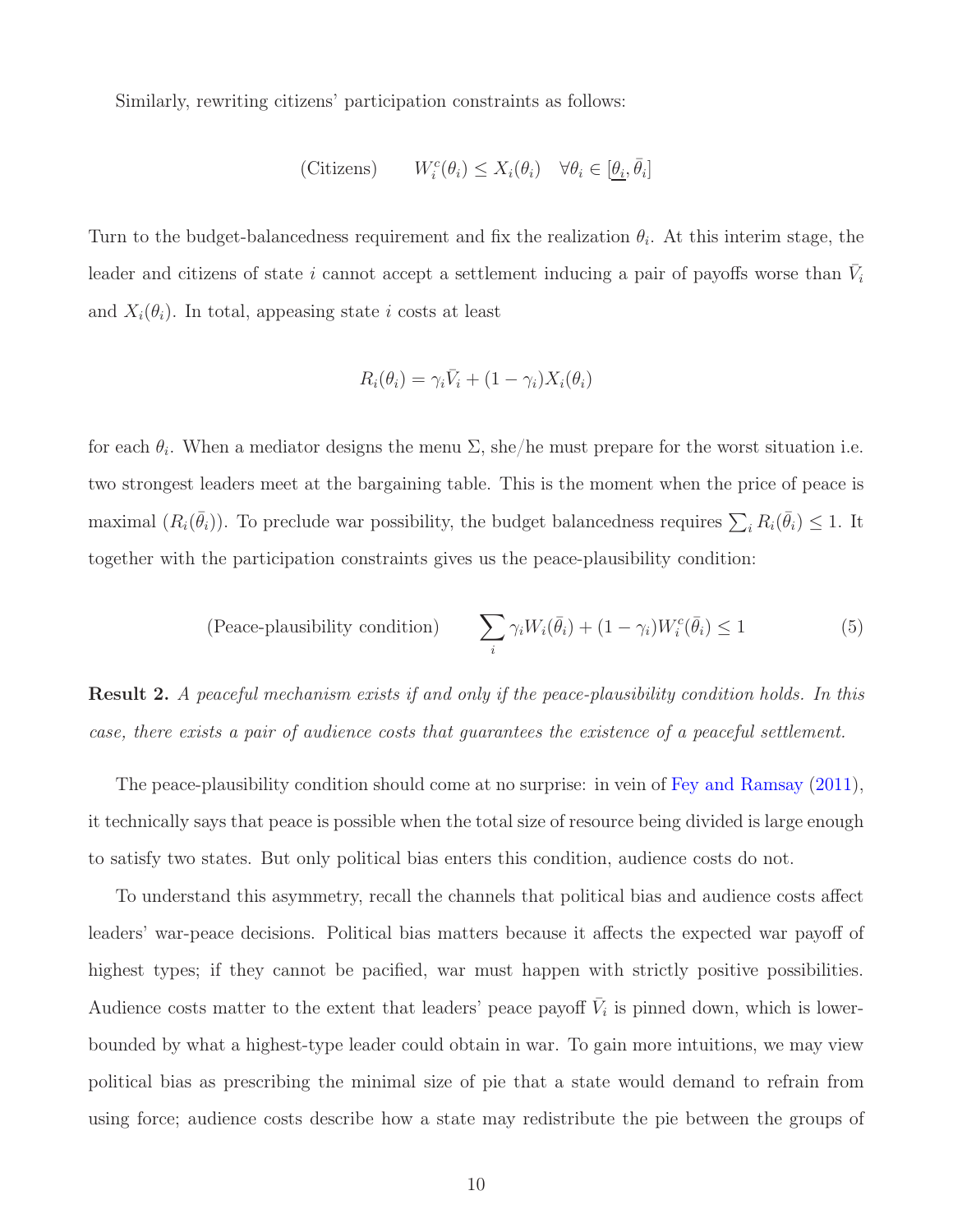leaders and citizens – thanks to audience costs, leaders obtain a fraction  $\gamma_i v_i$   $(v_i = x_i \Leftrightarrow a_i = 0)$ while citizens obtain a fraction  $(1 - \gamma_i)x_i$  from any peaceful settlement  $x_i$ .

The peace-plausibility condition has implications for the design of optimal domestic constraints in crisis bargaining situations. When it fails, at least the leader or citizens from a particular state would refuse to settle down. In other words, the (violation of the) peace condition makes a case in which citizens cannot design an audience cost that prevents the war possibility; it resolves a theoretical puzzle in [Ashworth and Ramsay](#page-13-8) [\(2017\)](#page-13-8) as to why the war possibility is independent of the domestic preference divergence (measured by audience costs)<sup>2</sup>.

From the peace-plausibility condition, we can also sharpen a set of robust comparative static predictions known as the "monotonicity results" in the classic game-free analysis [\(Banks](#page-13-6), [1990](#page-13-6); [Fey and Ramsay,](#page-13-7) [2011\)](#page-13-7). Absent any peaceful mechanism, stronger leaders' excessive war propensity manifests itself by a strictly positive war probability. This means that the monotonicity result must be strict over some range of types.

Corollary. If the peace-plausibility fails, then in any equilibrium of the crisis bargaining game there exist strong-type leaders obtaining strictly higher payoffs.

## 4 Conclusion

This paper analyzes the role of domestic constraints in general crisis bargaining situations. With the game-free approach, I derive the "weighted budget constraint" as necessary for plausibility of peaceful resolution. The condition implies that political bias matters for the scope of peace, because it affects how much states may take away from the bargaining table by threatening to go to war. If war must be averted, then audience costs never induce an equilibrium bargaining outcome that might vary with private information. In the language of contract theory, the audience costs design does not provide incentives for leaders to communicate private information within peaceful mechanisms; their major role is domestically redistributing spoils for each peaceful settlement.

<sup>&</sup>lt;sup>2</sup> Interestingly, the decision about whether or not to use a strategy with positive probability of war is independent of the preference divergence between the leader and the citizen." [\(Ashworth and Ramsay](#page-13-8), [2017](#page-13-8), 14)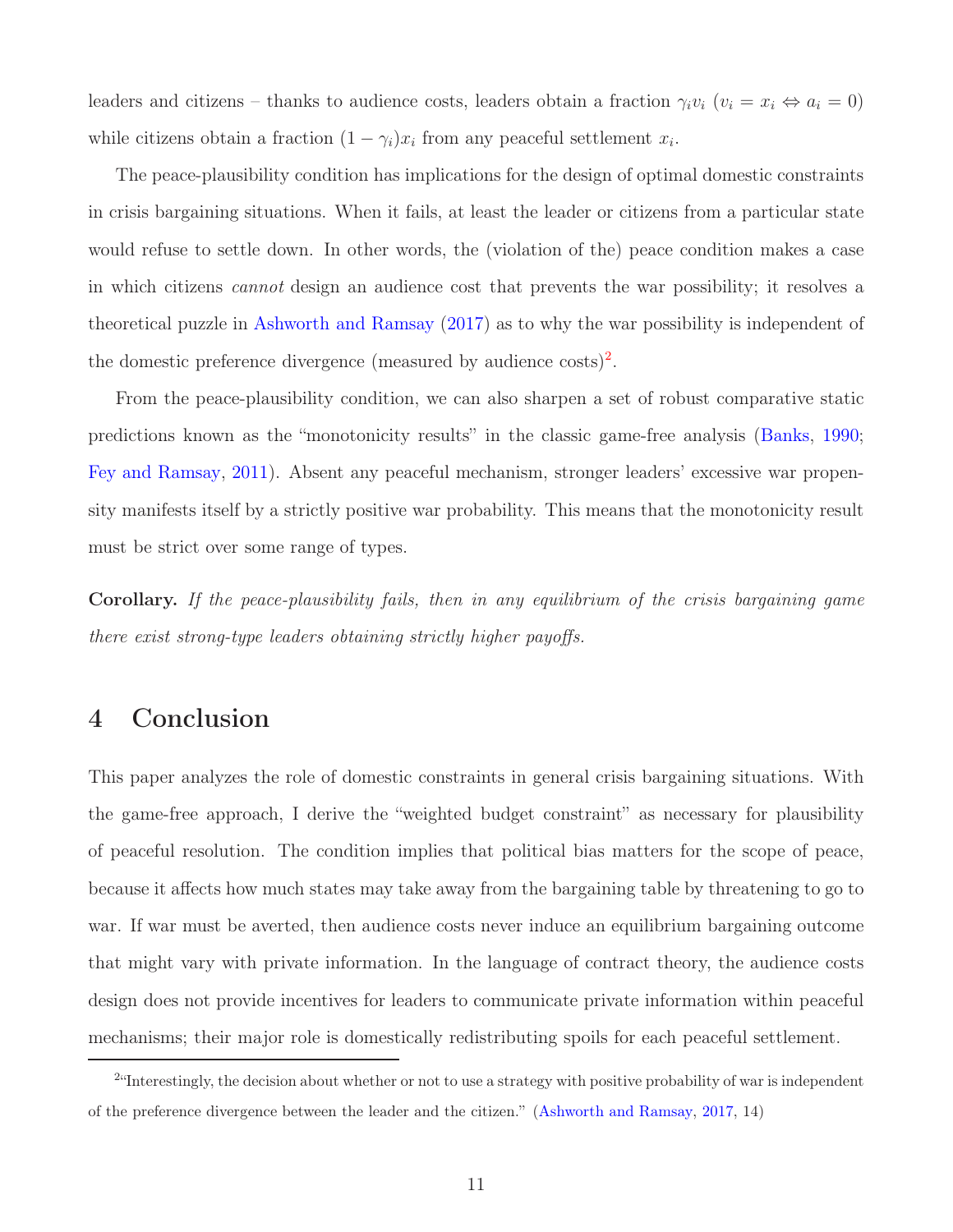This paper provides several benchmark results for future research on crisis bargaining models. For example, I extend the monotonicity results from [Banks](#page-13-6) [\(1990](#page-13-6)) to a setting in which domestic constraints are real. Since these results hold regardless of the game form and domestic constraints, the value of modeling particular bargaining protocols and domestic constraints lies in generating other empirically-relevant theoretical predictions.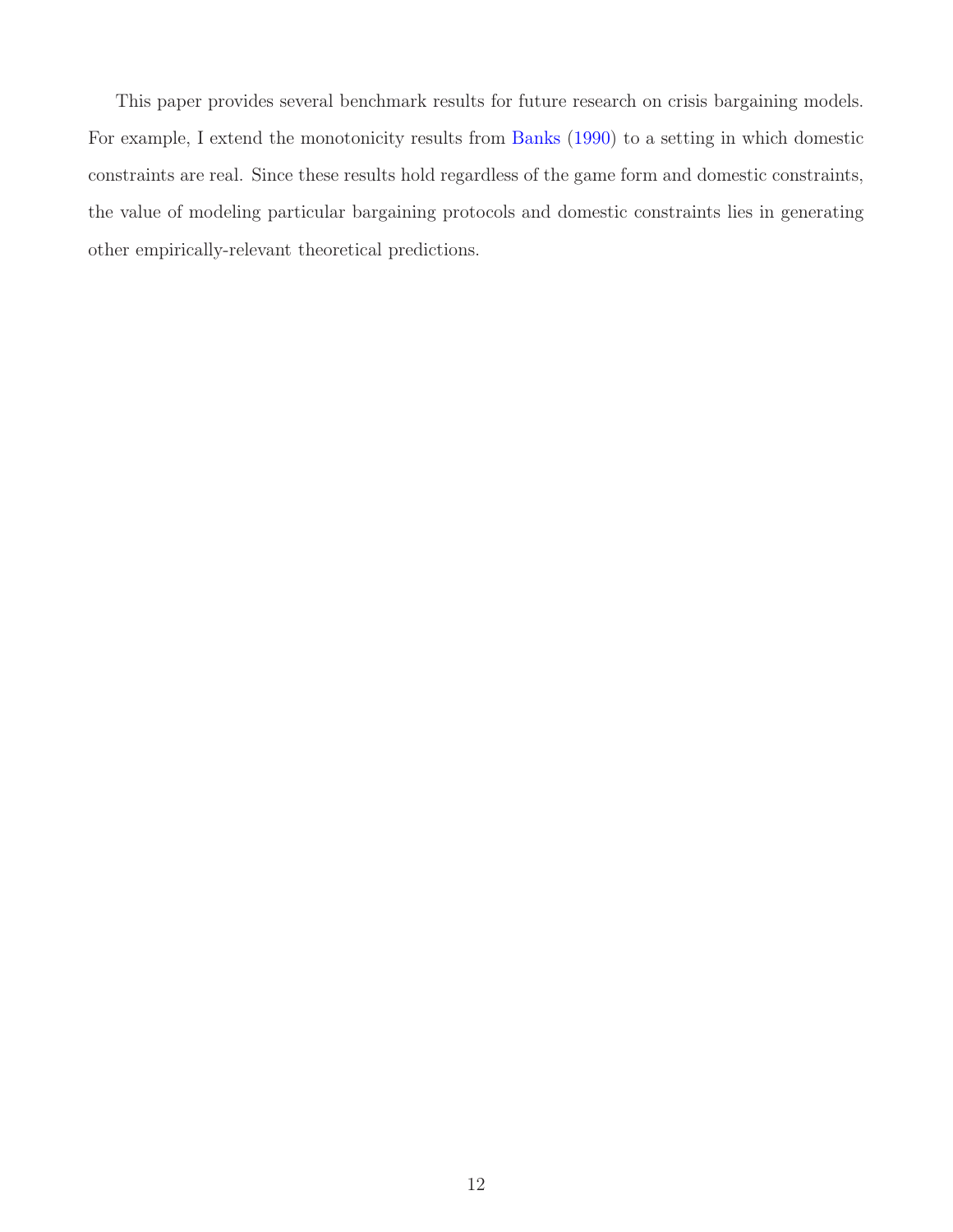## Reference

- <span id="page-13-8"></span>Ashworth, S. and K. Ramsay (2017). Should Audiences Cost? Optimal Domestic Constraints in International Crises. mimeo.
- <span id="page-13-6"></span>Banks, J. (1990). Equilibrium Behavior in Crisis Bargaining Games. American Journal of Political Science  $34(3)$ , 599–614.
- <span id="page-13-0"></span>Blainey, G. (1988). The Causes of War. Free Press, 3rd.
- <span id="page-13-12"></span>Borgers, T., D. Krahmer, and R. Strausz (2015). An Introduction to the Theory of Mechanism Design. New York : Oxford University Press.
- <span id="page-13-3"></span>Bueno de Mesquita, B., J. Morrow, R. Siverson, and A. Smith (1999). An Institutional Explanation of the Democratic Peace. The American Political Science Review 93 (4), 791–807.
- <span id="page-13-5"></span>Fearon, J. (1994). Domestic Political Audiences and the Escalation of International Disputes. The American Political Science Review 88 (3), 577–592.
- <span id="page-13-1"></span>Fearon, J. (1995). Rationalist Explanations for War. International Organization  $49(3)$ , 379–414.
- <span id="page-13-11"></span>Fey, M. and B. Kenkel (2021). Is an ultimatum the last word on crisis bargaining? The Journal of Politics 83 (1), 87–102.
- <span id="page-13-9"></span>Fey, M. and K. Ramsay (2009). Mechanism Design Goes to War: Peaceful Outcomes with Interdependent and Correlated Types. Review of Economic Design 13 (3), 233–250.
- <span id="page-13-7"></span>Fey, M. and K. Ramsay (2011). Uncertainty and Incentives in Crisis Bargaining: Game-Free Analysis of International Conflict. American Journal of Political Science 55(1), 149–169.
- <span id="page-13-2"></span>Hagerty, D. T. (1998). The Consequences of Nuclear Proliferation. MIT Press.
- <span id="page-13-10"></span>Hörner, J., M. Morelli, and F. Squintani (2015). Mediation and Peace. The Review of Economic Studies 82 (4 (293)), 1483–1501.
- <span id="page-13-4"></span>Jackson, M. and M. Morelli (2007). Political Bias and War. American Economic Review  $97(4)$ , 1353–1373.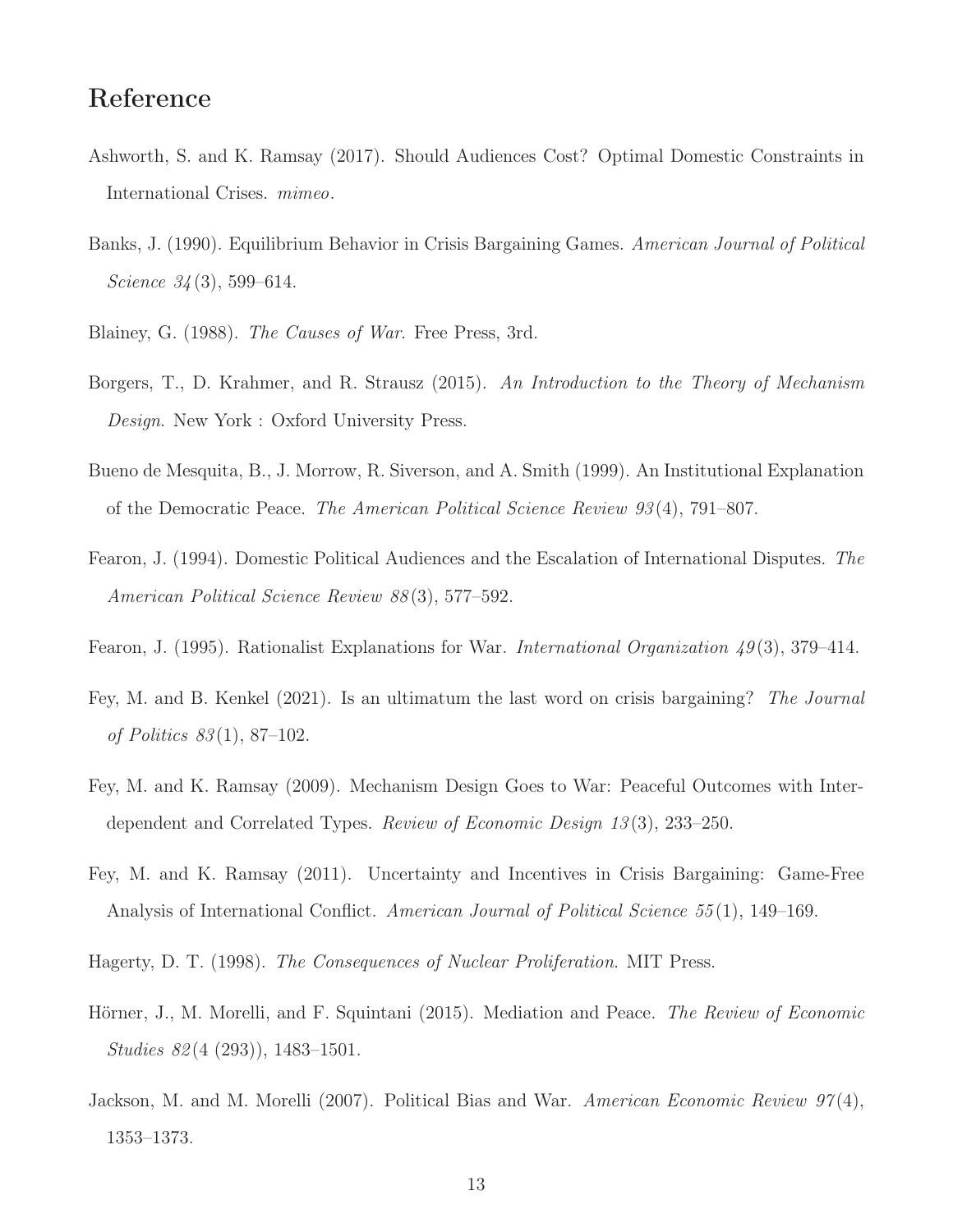- <span id="page-14-2"></span>Kenkel, B. and P. Schram (2021). Uncertainty in Crisis Bargaining with Multiple Policy Options: A Game-Free Analysis. mimeo.
- <span id="page-14-6"></span>Milgrom, P. and I. Segal (2002). Envelope Theorems for Arbitrary Choice Sets. *Economet*rica  $70(2)$ , 583-601.
- <span id="page-14-3"></span>Myerson, R. (1979). Incentive Compatibility and the Bargaining Problem. *Econometrica*  $47(1)$ , 61–73.
- <span id="page-14-4"></span>Ramsay, K. (2017). Information, Uncertainty, and War. Annual Review of Political Science 20(1), 505–527.
- <span id="page-14-0"></span>Schultz, K. (2001). Looking for Audience Costs. The Journal of Conflict Resolution  $\frac{45}{11}$ , 32–60.
- <span id="page-14-1"></span>Tarar, A. and B. Leventoglu (2013). Limited Audience Costs in International Crises. The Journal of Conflict Resolution  $57(6)$ , 1065–1089.
- <span id="page-14-5"></span>Waltz, K. (2001). Man, the State, and War: A Theoretical Analysis. Columbia University Press.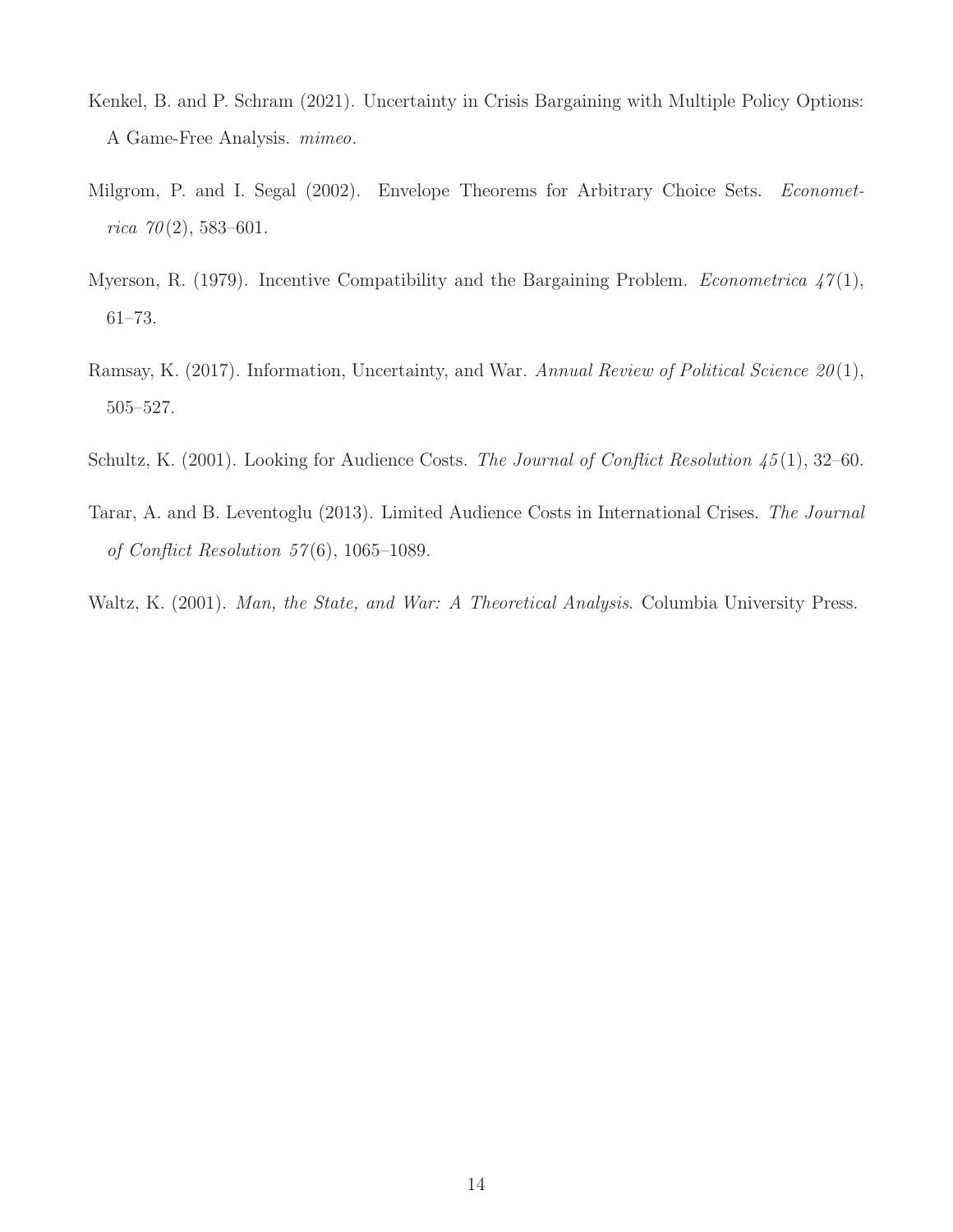## A Appendix

#### A.1 Proof of Lemma [1](#page-8-0)

We remark that this class of  $w_i$  encompasses one-sided uncertainty (about war cost) and two-sided uncertainty with contest success functions in difference forms. The proof technique is standard (e.g. Lemma 1 in [Banks](#page-13-6) [\(1990\)](#page-13-6)). Below is a sketch: recall that  $U_i(\tilde{\theta}_i|\theta_i) = E_{\Theta_j}[\pi(\tilde{\theta}_i,\theta_j)w_i(\theta_i,\theta_j) + (1-\theta_i)\pi(\tilde{\theta}_i,\theta_j)w_i(\theta_i,\theta_j)]$  $\pi(\tilde{\theta}_i,\theta_j))v_i(\tilde{\theta}_i,\theta_j)$ . Let  $\theta_2 > \theta_1$ . Then  $U_i(\theta_1|\theta_1) \ge U_i(\theta_2|\theta_1)$  and  $U_i(\theta_2|\theta_2) \ge U_i(\theta_1|\theta_2)$ . Adding up, we have  $E_{\Theta_j}[\pi(\theta_2,\theta_j)-\pi(\theta_1,\theta_j)][w_i(\theta_2,\theta_j)-w_i(\theta_1,\theta_j)] \geq 0$ . Under the functional form assumption, it simplifies to  $[h(\theta_2) - h(\theta_1)]E_{\Theta_j}[\pi(\theta_2, \theta_j) - \pi(\theta_1, \theta_j)] \geq 0$ . Since h is increasing, it must be that  $E_{\Theta_j}[\pi(\theta_2, \theta_j)] \geq E_{\Theta_j}[\pi(\theta_1, \theta_j)].$ 

#### A.2 Proof of Lemma [2](#page-9-2)

To analyze incentive compatible mechanism, I apply the envelope theorem in [Milgrom and Segal](#page-14-6) [\(2002\)](#page-14-6). In an IC mechanism, the leader must be willing to tell the truth. Take the most general case  $w_i = w_i(\theta_i, \theta_j), v_i = v_i(\theta_i, \theta_j)$ . Since truth-telling is optimal,

$$
U_i(\theta_i) = \max_{\hat{\theta}_i} U_i(\hat{\theta}_i | \theta_i) = \max_{\hat{\theta}_i} \int_{\underline{\theta}_j}^{\bar{\theta}_j} [\pi(\hat{\theta}_i, \theta_j) w_i(\theta_i, \theta_j) + (1 - \pi(\hat{\theta}_i, \theta_j)) v(\hat{\theta}_i, \theta_j)] dF_j(\theta_j)
$$
(6)

Since  $w_i(\theta_i, \theta_j)$  is differentiable, apply envelope theorem to Equation [\(6\)](#page-15-0)

<span id="page-15-1"></span><span id="page-15-0"></span>
$$
\frac{dU_i(\theta_i)}{d\theta_i} = \int_{\underline{\theta}_j}^{\bar{\theta}_j} \pi(\theta_i, \theta_j) \frac{\partial w_i(\theta_i, \theta_j)}{\partial \theta_i} dF_j(\theta_j)
$$

By the fundamental theorem of calculus,

$$
U_i(\theta_i) - U_i(\underline{\theta_i}) = \int_{\underline{\theta_i}}^{\theta_i} \int_{\underline{\theta_j}}^{\overline{\theta_j}} \pi(t, \theta_j) \frac{\partial w_i(t, \theta_j)}{\partial t} dF_j(\theta_j) dt \tag{7}
$$

Equation [\(7\)](#page-15-1) is a necessary condition for incentive compatibility. From standard Bayesian mechanism design argument (see [Borgers et al.](#page-13-12) [\(2015](#page-13-12)) for example), we know that it is also sufficient for incentive compatibility if  $\bar{\pi}(t) := \int_{\underline{\theta}_j}^{\bar{\theta}_j} \pi(t, \theta_j) \frac{\partial w_i(t, \theta_j)}{\partial t} dF_j(\theta_j)$  is nondecreasing in t.